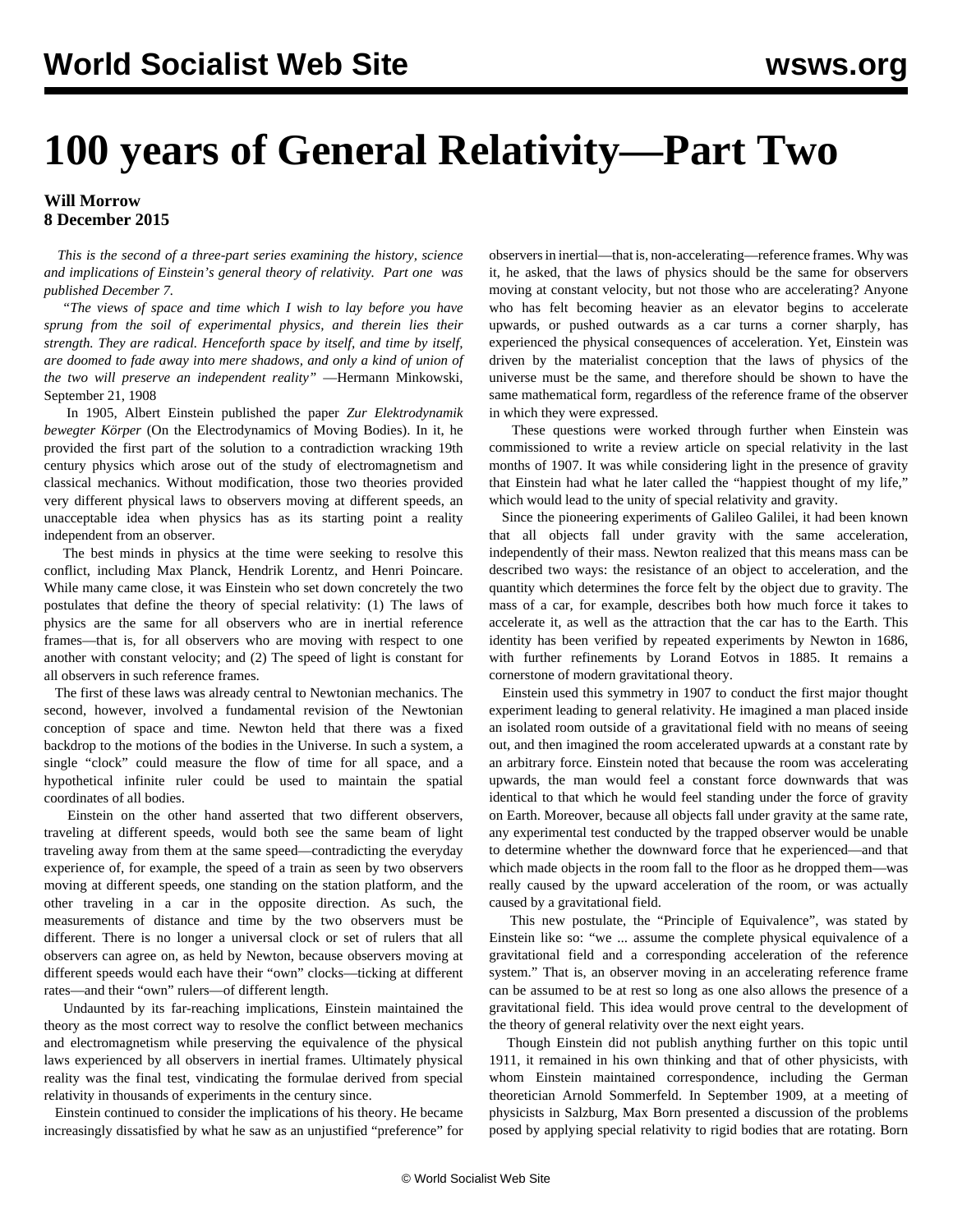was concerned that the disk would break apart as it sped up, noting as a result "that a [rigid] body at rest can never be brought into uniform rotation."

 A closely related problem was that an observer standing on a rotating circular platform would see the circumference of the platform shrink, thus changing the geometric constant pi. Einstein later argued that, by the principle of equivalence, one could view the acceleration one feels when standing on a rotating disk as a gravitational field. This thought experiment let pi remain constant, and implied that geometry and gravity are closely interrelated.

 In July 1912, Einstein returned to Switzerland to assume a position at the Swiss Federal Institute of Technology (ETH) in Zurich, which he had previously attended as a student. It was while in Zurich that he fully realized the deep connection between geometry and gravity.

 The initial motivation for this work was inspired by the mathematician Hermann Minkowski, who in 1907 expressed special relativity in a primarily geometric, rather than algebraic, framework. Underlying this was a profound intellectual leap in which Minkowski expressed time not as a measure to order events, but as a coordinate which one travels through just as the standard three dimensions of space. This four dimensional system is known as "spacetime."

 While Einstein initially disregarded Minkowski's contribution as a mathematical trick, he soon realized that it was the first step towards incorporating gravity into special relativity. As such, he turned toward the mathematical theory of the geometry of curved surfaces which he had learned as a student at ETH.

 The shifts in physics that had occurred in the 19th century were paralleled by a reexamination of the foundations of mathematics as part of the ongoing intellectual ferment spurred by the Enlightenment and the French Revolution of 1789. Just as the growth of modern capitalist industry and finance provided an enormous impetus to the natural sciences, it also aided in the struggle to more firmly develop their mathematical underpinnings.

 Three major figures involved in this work were mathematicians Carl Friedrich Gauss, Janos Bolyai, and Nikolai Lobachevsky, who in the 1820s broke from the well-established notions of flat Euclidean geometry by describing positions on curved, rather than flat, surfaces. To take one example, this is akin to taking a grid drawn out on a piece of paper and folding it such that the lines can mold themselves onto a horse saddle. Bernhard Riemann refined this work in 1852 when he expanded the mathematical tools to describe not merely the coordinates on a curved surface but their underlying structure as well.

 In 1912, Einstein later recalled: "I suddenly realized that Gauss's theory … holds the key for unlocking this mystery. … I did not know at that time that Riemann had studied the foundations of geometry in an even more profound way. … I realized that the foundations of geometry have physical significance." He turned to his old classmate, Marcel Grossman, now a professor of mathematics at ETH, to help him with the mathematical details of the theory. Grossman introduced Einstein to the work from the late 1800s of the Italian mathematicians Gregorio Ricci-Curbastro and Tullio Levi-Cevita on the theory of tensor calculus, which would provide the mathematical basis for expressing Einstein's theory.

 Using these tools, Einstein and Grossman within the space of a few intense months came to the essential feature of general relativity, that the presence of gravity was directly associated with the geometrical curvature of space and time. This also further generalized the work that had been done earlier regarding the problem of the rotating disk.

 All that remained was to determine the equations governing the relationship between the curvature of space-time and the presence of mass and energy. This was crucial, as while it was clear since the time of Newton that a gravitational force was caused by a nearby mass, special relativity showed that mass and energy have an innate equivalence that

had to be accounted for in general relativity. Adding to the complexity was that Einstein and Grossman knew that, in order to be correct, the equations had to reduce to Newtonian gravity in the low energy and low mass limits.

 As a result of the challenges posed, Einstein and Grossman at first rejected what they would later realize were the correct equations of general relativity, and embarked on a search in a different direction, before returning to the correct path after two further years of work.

 Einstein returned to Berlin in April 1914 to assume a professorship at Kaiser William University (now Humboldt University) in Berlin and as a member of the Prussian Academy of Sciences. He delivered his inaugural address on July 2, four days after the assassination of the Austrian Archduke Franz Ferdinand. World War I started 26 days later.

 The educated elites, including artists, intellectuals, scientists, writers and other academics in Germany, were enlisted as part of the effort to provide an ideological justification for the war. In October, the so-called "Manifesto of the 93," later published as an "Appeal to the civilized world," appeared, seeking to justify the crimes of German military forces and glorify the war as a struggle for culture. Its signatories included, among others, the physicists Phillip Lenard, Walter Hermann Nernst, Wilhelm Wien and Max Planck.

 Shocked by the response of his colleagues to the war, Einstein along with physiologist Georg Friedrich Nicolai, astronomer Wilhelm Förster, and philosopher Otto Buek signed a pacifist counter-manifesto, titled "An appeal to Europeans." While an act of considerable personal courage, little heed was paid to it at the time. In the spring of 1915, Einstein would comment on the behavior of his colleagues and other scholars during the war: "Will future centuries really be able to believe of our Europe that three centuries of assiduous cultural endeavor had brought no more progress than a transition from religious madness to national madness? Even the scholars of different countries are behaving as though their cerebrums had been surgically removed eight months ago."

 Against the backdrop of war, rationing and increasing scarcity of basic goods, Einstein completed the final equations of general relativity and published them in November 1915. According to the new theory, the presence of both mass and energy determined the shape, or curvature, of spacetime. From this standpoint, the geometric work of Minkowski on special relativity was shown to be a special case in which no mass, and hence curvature, was present.

 The equations also gave a new way of thinking about motion caused by gravity. Instead of gravity being a force acting between two bodies, it was a natural consequence of matter causing spacetime to bend and warp. Matter then simply travels on the shortest *curved* path. When tested, the trajectories calculated for simple objects exactly matched what was given by Newton's formulation.

 However, general relativity went further. In a striking demonstration of the correctness of his new theory, Einstein calculated the precise offset to the orbit of Mercury which had eluded theoretical explanation within the framework of Newtonian gravity. This was the first test of general relativity and it passed with aplomb.

 Karl Schwarzchild, a physicist and astronomer working on the Russian front calculating trajectories for artillery, immediately took up Einstein's theory and provided the first exact solution to his equations, looking at how spacetime was curved by a massive, uncharged, non-rotating body. (The calculation of Mercury's orbit had been done as an extremely good approximation.)

 Schwarzchild wrote to Einstein from the Russian front on December 22, 1915 with his results: "As you see, the war treated me kindly enough, in spite of the heavy gunfire, to allow me to get away from it all and take this walk in the land of your ideas." Einstein wrote back the following month: "I have read your paper with the utmost interest. I had not expected that one could formulate the exact solution of the problem in such a simple